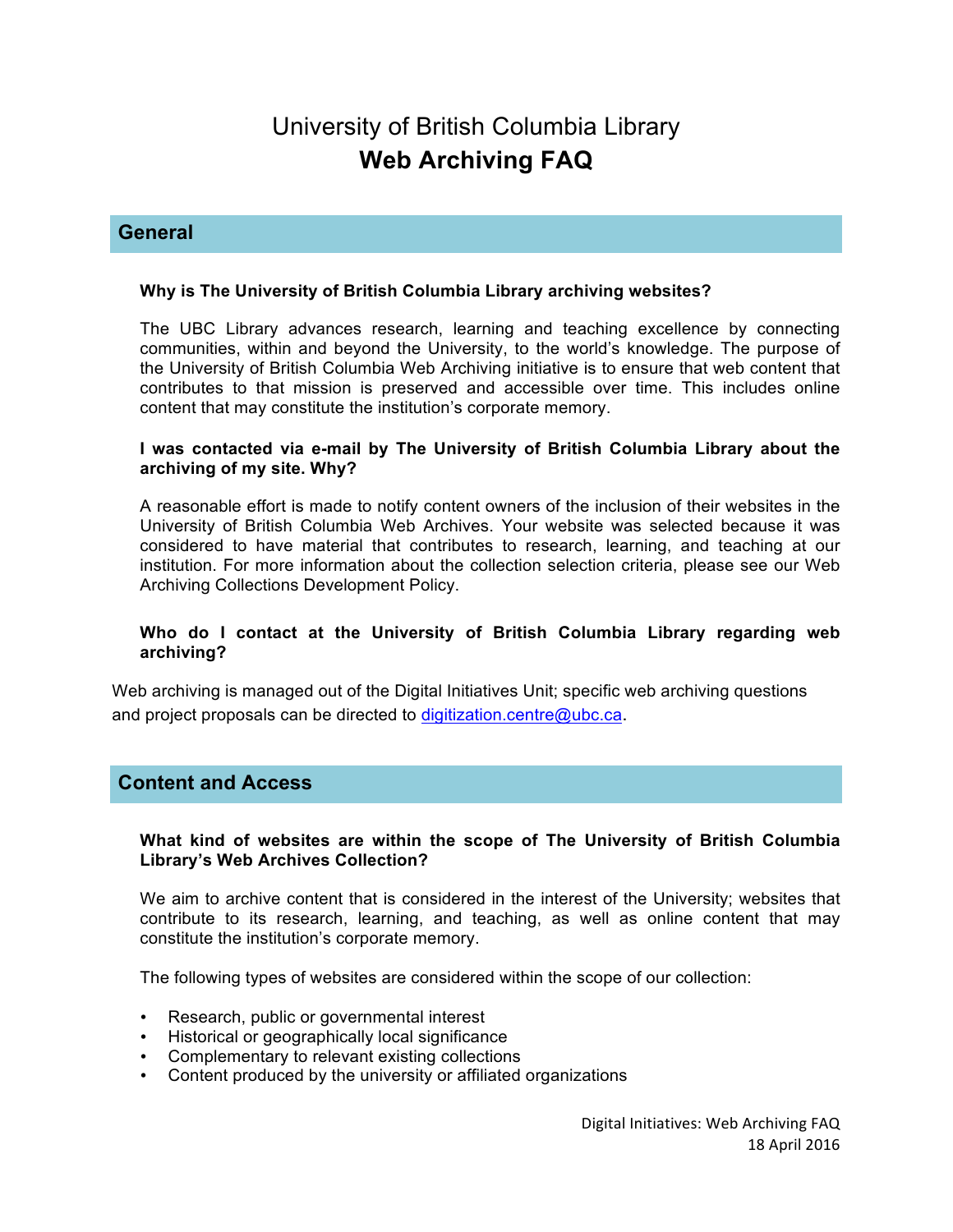Priority will be given to websites at risk of disappearance, those with unique born digital content, and frequently updated websites. For more information about the collection selection criteria, please see our Web Archiving Collections Development Policy.

# **I don't want my website available at the University of British Columbia Web Archives. Can you exclude my website from your collection?**

If you would like to complete a takedown requisition, please complete our Request for takedown of online materials form. Please note that UBC is able to remove websites from the UBC Web Archives Collections only; this will not remove your website from the Wayback Machine's archived collections.

# **How can I suggest a website for the University of British Columbia Web Archives Collection?**

Suggestions from the academic community and website owners are welcomed. To propose a website, please see our guidelines for proposals.

# **Who can access the University of British Columbia Web Archives?**

The University of British Columbia Web Archives Collections are publicly available to all users with a connection to the internet. There is no plan to collect restricted or private information during website crawls. Collections are automatically discoverable through the Archive-it site as they are indexed as part of the Archive-it subscription. They may be browsed, searched, and accessed through:

- The University of British Columbia Library's Archive-it collection page: https://archiveit.org/organizations/734.
- The Wayback Machine website: https://archive.org/web/.

# **Do you own the copyright of the material collected to The University of British Columbia Web Archives?**

The University of British Columbia Library does not assert ownership rights over the intellectual property of the contents included in the web archive collection. Copyright ownership remains with the owner(s) identified on a website and governed by local, national, and/or international laws and regulations. The library assumes no responsibility for the accuracy or lawfulness of the websites or the contents within.

#### **Can I use material from a website in your collection in my work?**

Following the "Fair Dealing Exception" under the Copyright Act, if deemed fair, use is allowed for purposes of research, private study, education, satire, parody, criticism, review, or news reporting without the copyright holder's permission. For more information, please refer to the Copyright Guidelines of University of British Columbia, available at: http://copyright.ubc.ca/guidelines-and-resources/copyright-guidelines/.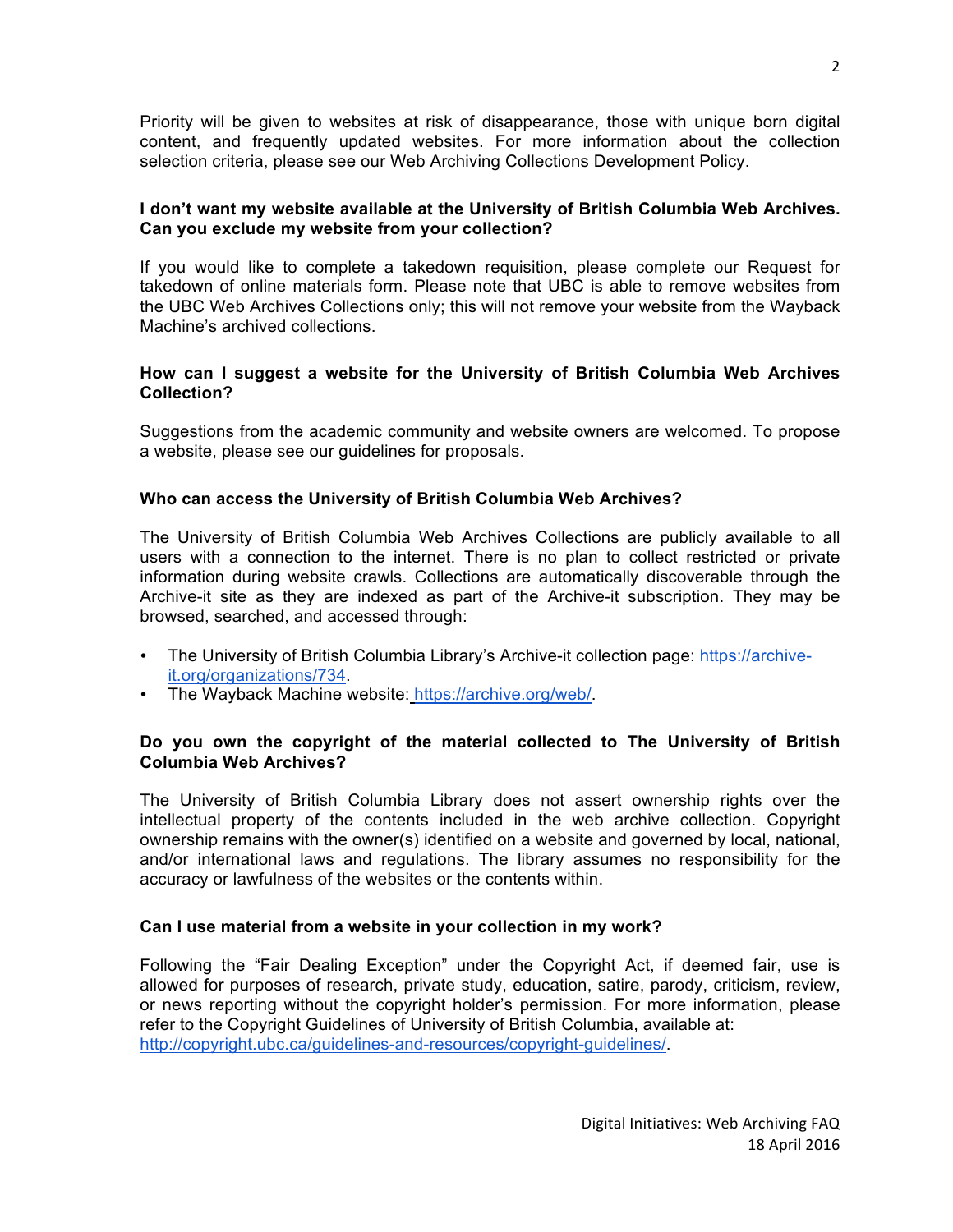#### **How frequently will my website be crawled?**

The default frequency of capture will be one time only, except for websites that are being updated on a regular basis. In those cases the frequency will be defined on a case-by-case basis.

#### **Will you eventually stop crawling my website at regular time intervals?**

Reappraisals will be performed observing the current collection development policy and captures of a website may be discontinued if: the website is no longer valuable for the Library's mission and its user's demands; the value of the website is limited to a specific time period (e.g. a temporary one-time event); the website did not suffer any significant changes for three consecutive years; or archived versions of a website are exhibiting severe technical issues impeding proper access to their content.

# **Technical aspects**

#### **What technology does the University of British Columbia use for harvesting websites?**

The University of British Columbia Library subscribes to Archive-it, a subscription service from the Internet Archive, which allows institutions to build, manage and search their own web archive. For more information about Archive-it please visit https://archive-it.org/learnmore/.

#### **Will the archived version of my website look exactly like the live one?**

In order to maintain the "look and feel" of the online content harvested, images, audio, and video files will be captured along with text. However, the capture of the following types of content may be restricted due to crawling technology limitations with such formats as javascript files, streaming and downloadable media, database driven content, password protected content, etc. For more information, please visit: https://webarchive.jira.com/wiki/display/AITH/5+Challenges+of+Web+Archiving.

#### **What if I have robots.txt exclusions in my website?**

Observing the recommendations of the Copyright Act (http://lawslois.justice.gc.ca/eng/acts/C-42/FullText.html) regarding digital locks, website-specific directives preventing archiving will be obeyed, whether expressed in machine-readable format using the robots.txt exclusion standard, password protection or in reasonably discoverable human-readable text. In these cases, crawling will only proceed if permission from the content owner is obtained.

#### **How do I know if I am seeing the archived version or the live version of a website?**

Archived web pages will feature a banner at the top of the page indicating the date and time the content was captured, as well the collection and institution responsible for its archiving.